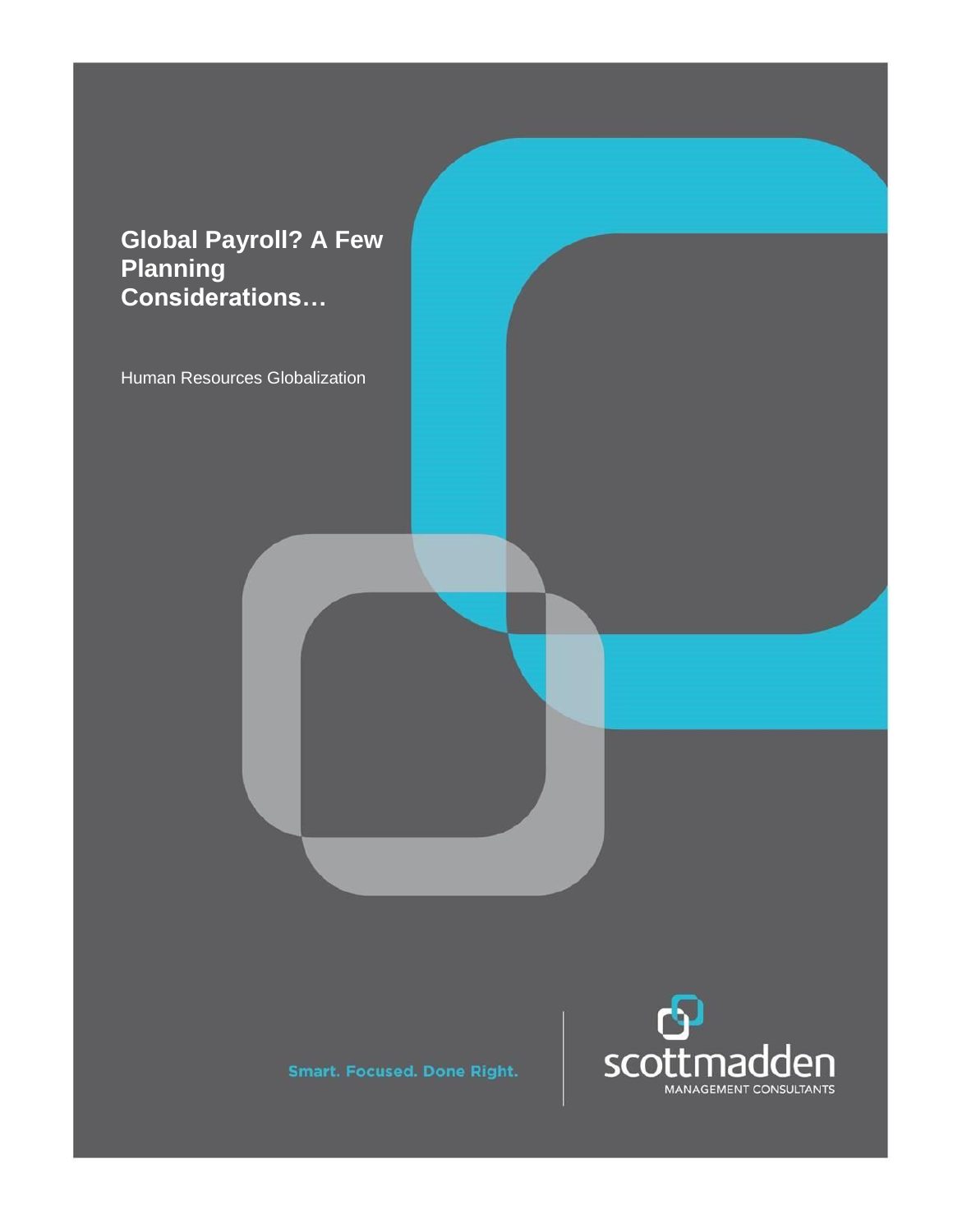

Today's businesses operate in an increasingly global environment. As a result, globalizing operations has become a key focus area for progressive HR organizations in order to be responsive to the company's needs. The focus has evolved from ensuring basic services are in place or being hands off to country operators to developing an enterprise-wide model that better positions the company for global success. For HR, this means improving services, reducing costs, increasing compliance adherence, and being a better advisor to the business on needs like talent management.

Global payroll is one service that is driving today's HR transformations. It has become an increasingly popular opportunity, which may be linked to the increase in corporate service global delivery models, the push for global process ownership, and the search for that next layer of improvement opportunities. Additionally, the quality and availability of global payroll solutions has improved, making the jump to a global operational approach to payroll more palatable.

Whether HR is responsible for payroll or is a partner to finance in the delivery of payroll, it may be time to evaluate a new global payroll solution for your organization. While not being exhaustive, this article touches on some important considerations for HR organizations looking at this opportunity.

#### **GLOBAL PAYROLL SOLUTION LANDSCAPE**

The solutions available to support multinational or global payroll have been steadily increasing in number and improving in quality over the last five to seven years. Much of this can be attributed to application and technology improvements that have increased functionality, expanded to more countries, become better integrated, and shifted to software-as-a-service models. Larger solution providers have extended their service offerings and deepened their aggregated payroll network. Smaller providers have been able to quickly and dynamically enhance their offerings and extend their market coverage, while new niche players continue to rise where the cost of entry is limited and the market is underserved.

Despite significant improvements, the global payroll solution landscape appears fragmented to many buyers. It can be difficult for organizations to find a solution that provides the multicountry coverage desired and meets the business drivers sought by the organization. While continuing to mature, the solution market is a byproduct of unique customer demands and country-based requirements on the global scale in which it operates. The national influences on payroll at both the corporate and regulatory level ensure requirements are as diverse and waning as economics and politics can engender, necessitating local knowledge and constant system changes to meet these requirements. These external complexities, as well as internal challenges like global technology and global staffing, has slowed and limited the number of viable global solutions. Therefore, organizations looking for a global solution often find a patchwork of options; one example is represented in Figure 1 below.

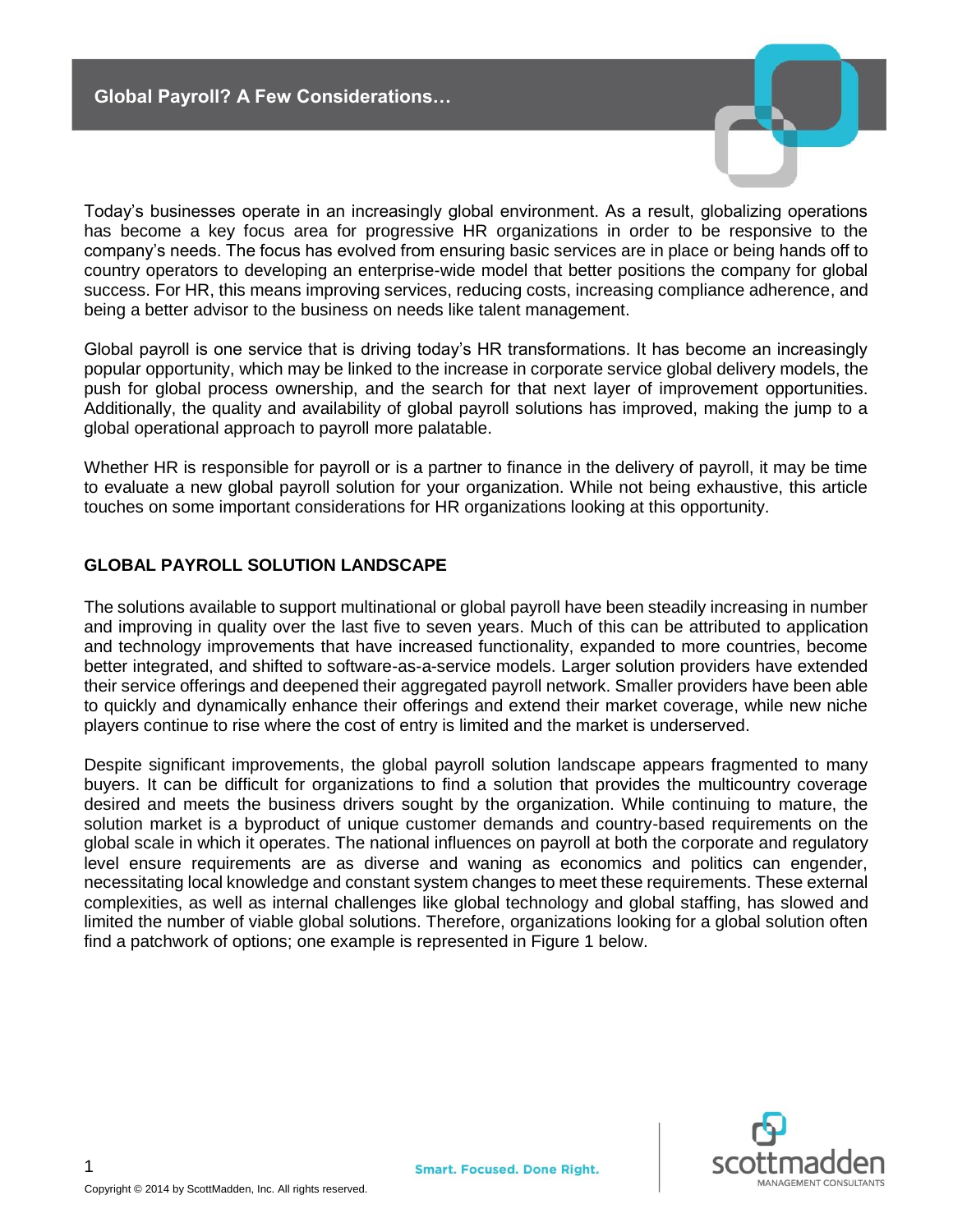### *Figure 1: Example Global Payroll Coverage Findings<sup>1</sup>*



A. ERP/internal coverage limitations

- Company's ERP and existing staff meet global payroll requirements
- $\Box$  Countries where a new solution is needed to meet requirements

*In this scenario, the organization could leverage their existing ERP solution for only part of their global footprint. An alternate global solution or a third-party partner to cover remaining countries is needed.*

#### B. Solution provider coverage is limited



- Company's ERP and existing staff meet global payroll requirements
- Countries covered by favored solution partner
- Countries where favored solution partner aggregates from multiple third parties

*In this scenario, the organization could leverage their existing ERP solution for only part of their global footprint. A preferred alternate solution provider and the provider's network would cover the remaining countries.*



 $1$  Example only. Not intended to replicate actual client or market conditions.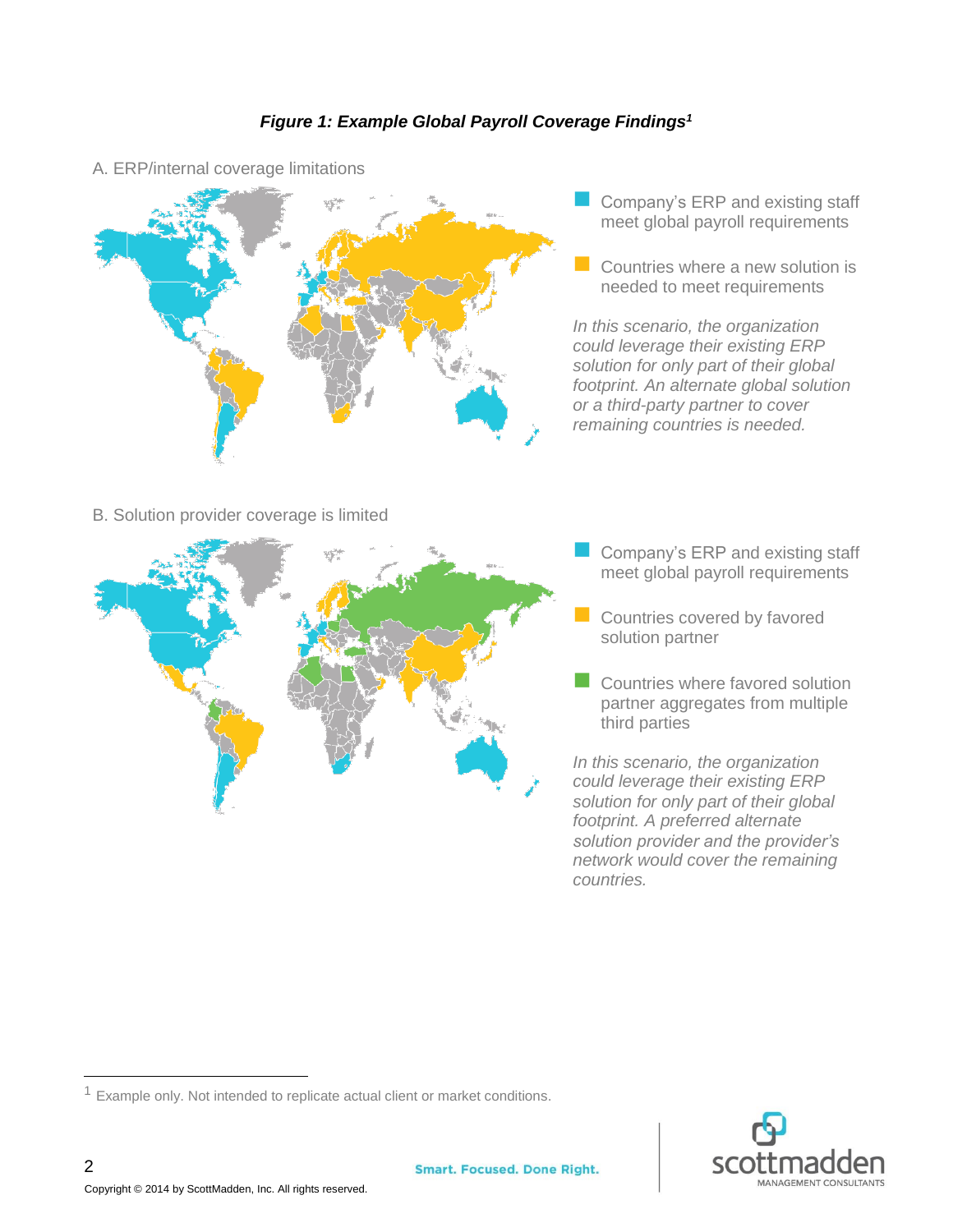#### C. Multiple provider coverage



If the solution options and approaches are truly this varied, what should an organization consider prior to scoping a global payroll project or reaching out to vendors with requests for information? To prepare for this assessment, it is important to begin by looking inward to identify the business reasons for such an endeavor. What is most important to the organization—cost, service, vendor consolidation, reporting consolidation, and/or speed of availability? Each organization will need to evaluate the marketplace options and find a solution that suits their unique situation and preferences.

#### **BUSINESS DRIVERS**

The approach to multinational or global payroll is not unlike other important organizational projects. It should begin with an understanding of the problem that needs to be solved or the objectives that need to be achieved. Knowing and agreeing on the business drivers creates priorities for the project. The business drivers can be used to establish a set of more detailed guidelines that can be used to calibrate decision-making, scope, and direction of the project.

Establishing the drivers and agreeing on related guidelines is not an easy task. Simply gaining global agreement on what constitutes the basic end-to-end payroll process can be a challenge for many organizations. If the process and rightful owners are difficult to define, how will cost, governance, or endto-end service quality be evaluated? With the right knowledge and facilitation, these challenges can be overcome. The most important thing is to get agreement on the core drivers (i.e., the answer to, "why are we doing this?") and establish a mechanism to maintain alignment with the core drivers and handle challenges outside of the immediate scope of work.

When speaking to professionals who have implemented global payroll or are currently looking at a new global payroll solution, they commonly identify the business drivers in Figure 2 (shown below).

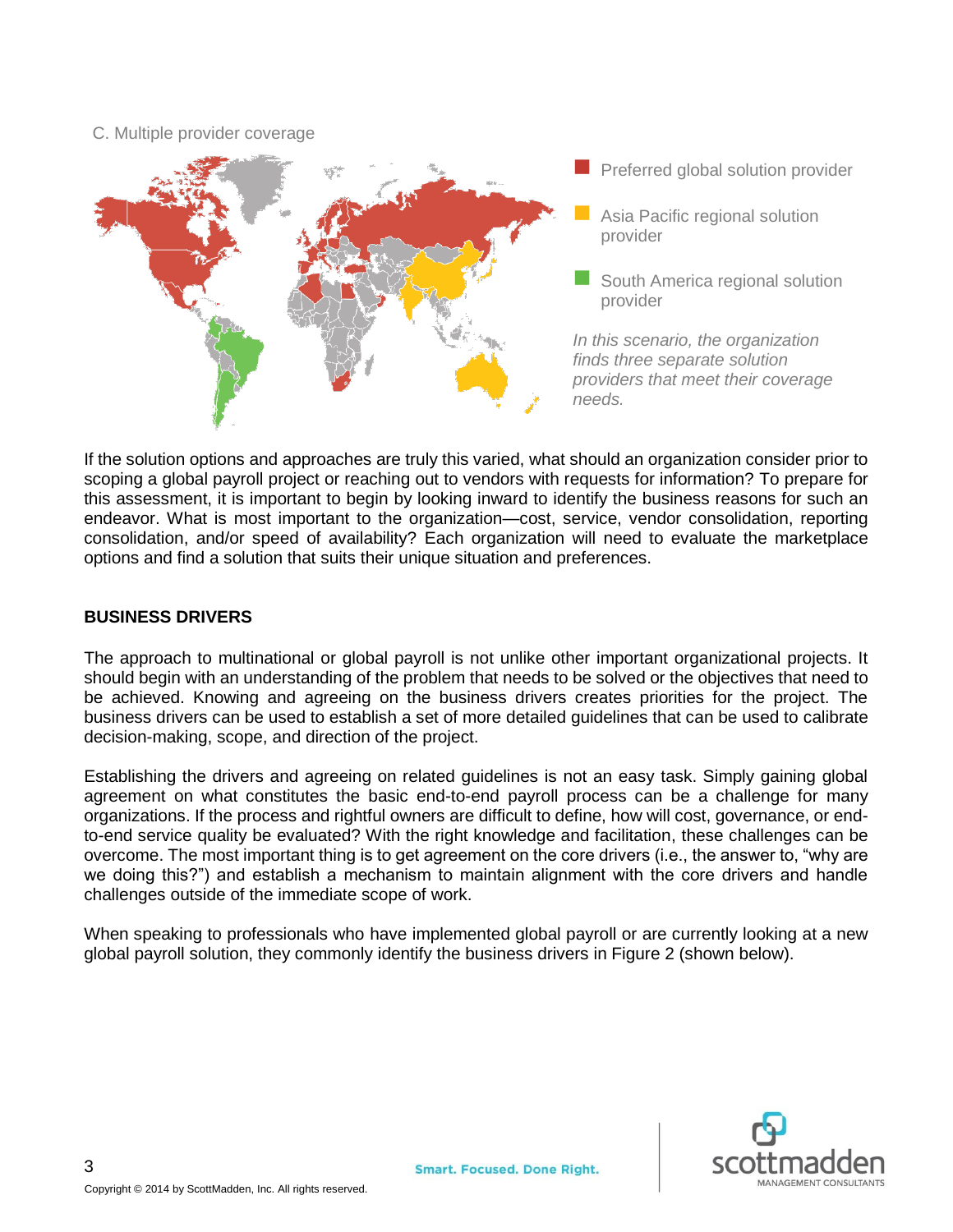

*Figure 2: Common Global Payroll Business Drivers*

*Determine the key business priorities for your organization and ensure these are pervasive in design and decision-making throughout the transition effort.*

Some organizations squarely focus on one or two drivers, while others focus on a handful in order to ensure a balanced approach in meeting the needs of the entire organization. Business drivers vary for different organizations; therefore, certain solutions will be a better fit for the priorities of one organization over another. For example, a large organization with extensive global operating expertise, an aversion to relying on third parties, and strong technical and financial capabilities, might want to standardize their global payroll process internally on an existing ERP platform. If an organization has experienced compliance or control issues, the best option may be a managed solution provider who will absorb compliance responsibility and the risk of certain compliance liabilities. Where one organization prefers access to face-to-face service at the local level, another is strongly aligned to improving controls and reporting, and yet another is focused on being agile.

All business drivers are typically not equal; thus, prioritizing the business drivers and related subcomponents of the business drivers is essential in the decision-making process. Staying true to the business drivers in the evaluation of various solutions will help an organization choose the option that will best meet its goals.

#### **OPERATIONAL ASSESSMENT**

Unfortunately, it is easy to underestimate the variances and nuances that exist on a global scale in payroll. To avoid gaps in understanding, an appropriate level of discovery should occur prior to initiating a project of this nature. At a minimum, information on stakeholders, operating structure, local technology, processes, business requirements (i.e., HR, accounting, and payroll), existing solution providers, population size and types, processing cycles, leave management, contributions, deductions, taxes, and reporting should be collected, reviewed, and analyzed.

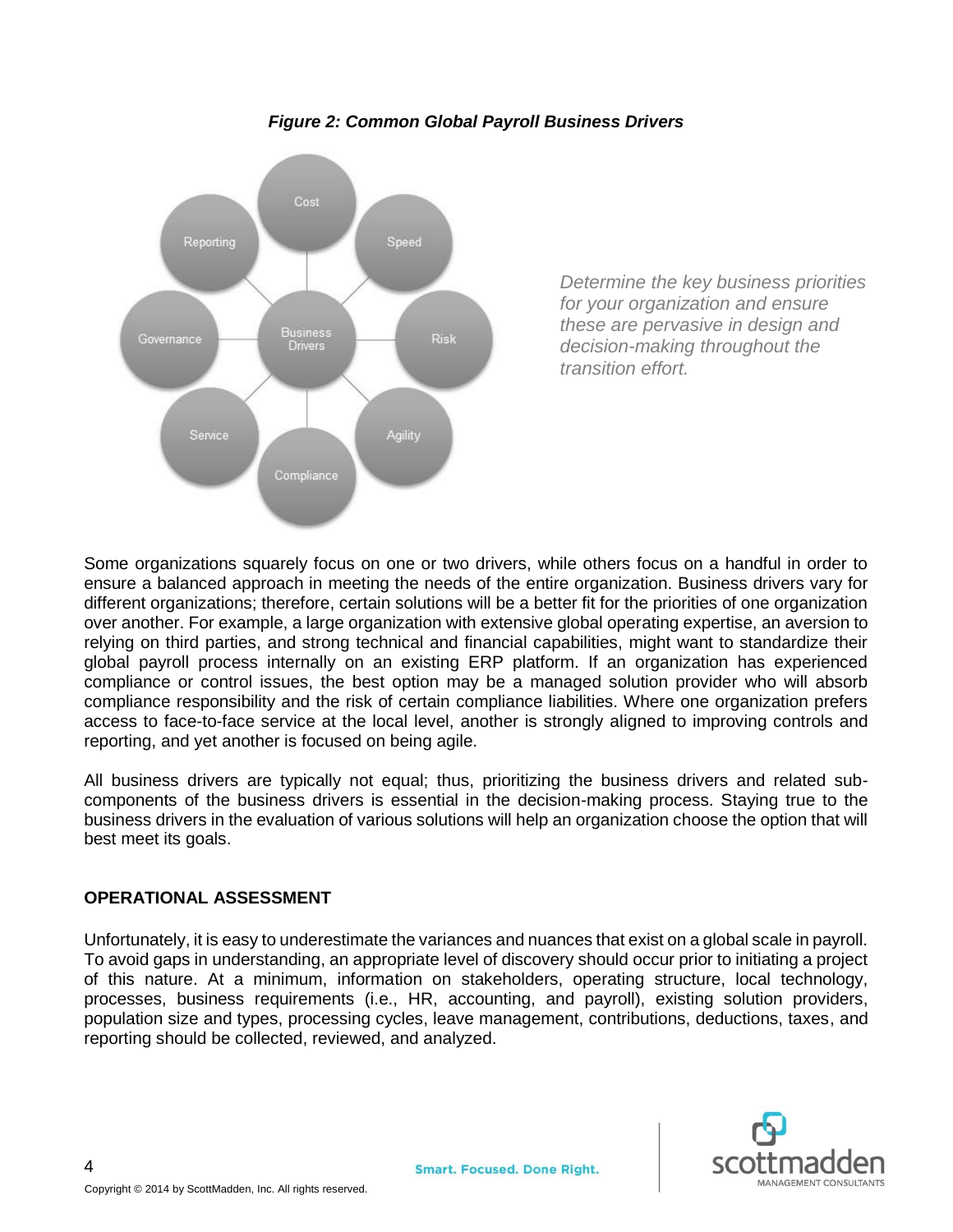A detailed discovery process will clarify the true gaps between current state and business objectives, identify common themes across the organization, and help to determine the challenges and appropriate timing for the proposed transition effort. The discovery needs to provide enough information to support design of a future delivery model and develop a business case but should not be confused with the detailed data gathering required during the implementation phase of a project. Our experience shows that organizations struggle getting a project off the ground, stall, or become misaligned during implementation when they do not complete a reasonable discovery and business case.

#### **HR AND FINANCE INTEGRATION**

The clarity of payroll roles and responsibilities (e.g., HR inputs, reporting requirements, and finance entry requirements) is critical when implementing an effective global payroll solution.

The process of gathering and approving the employee data that feeds payroll is closely linked to the accuracy and timeliness of payroll processing. Most organizations have a core HR information system and other supplemental systems (e.g., time and attendance) to leverage, but these systems may not be consistent and/or standard across the globe. If global HR process and system standardization has not occurred, unique methods and tools to collect and pass employee benefit, compensation, time and attendance, and leave management information to payroll will exist in every country. This is not ideal because variable processes and systems in areas like leaves management and statutory employment reporting can significantly impact the ability to manage payroll processing efficiently and accurately. For this reason, many companies embark upon standardizing the model when implementing global payroll and unfortunately, the process of modifying existing payroll processes and technologies onto a standard platform becomes a significant, and often unexpected, change effort.

## *Plan for It!*

*Changes to the payrollprocessing model will impact HR activities upstream (i.e., payroll inputs) and finance activities downstream (i.e., general ledger reporting and banking activities). Assess and understand the depth of integration challenges before implementation begins.* 

If HR is leading the global payroll initiative, it is critical to understand the importance and enabling capability of the finance organization. A global payroll transformation typically uncovers a range of nonstandard processes and activities executed at the country level to meet local requirements (e.g., duplicate finance systems). The challenges will vary depending on the existence of a global accounting system, the ability to establish interfaces with the payroll solution, standardization and compliance with the chart of accounts, and whether finance has centralized general ledger posting. Having a contributing member on the project team to interpret and resolve issues with policies or processes attributable to the Controller or to obtain resolution on taxation requirements will keep the team on track and aligned with the needs of the finance organization. Avoiding confusion at financial close periods, inaccurate accruals, or retroactive cleanup can be avoided or at least managed with the right level of project participation.

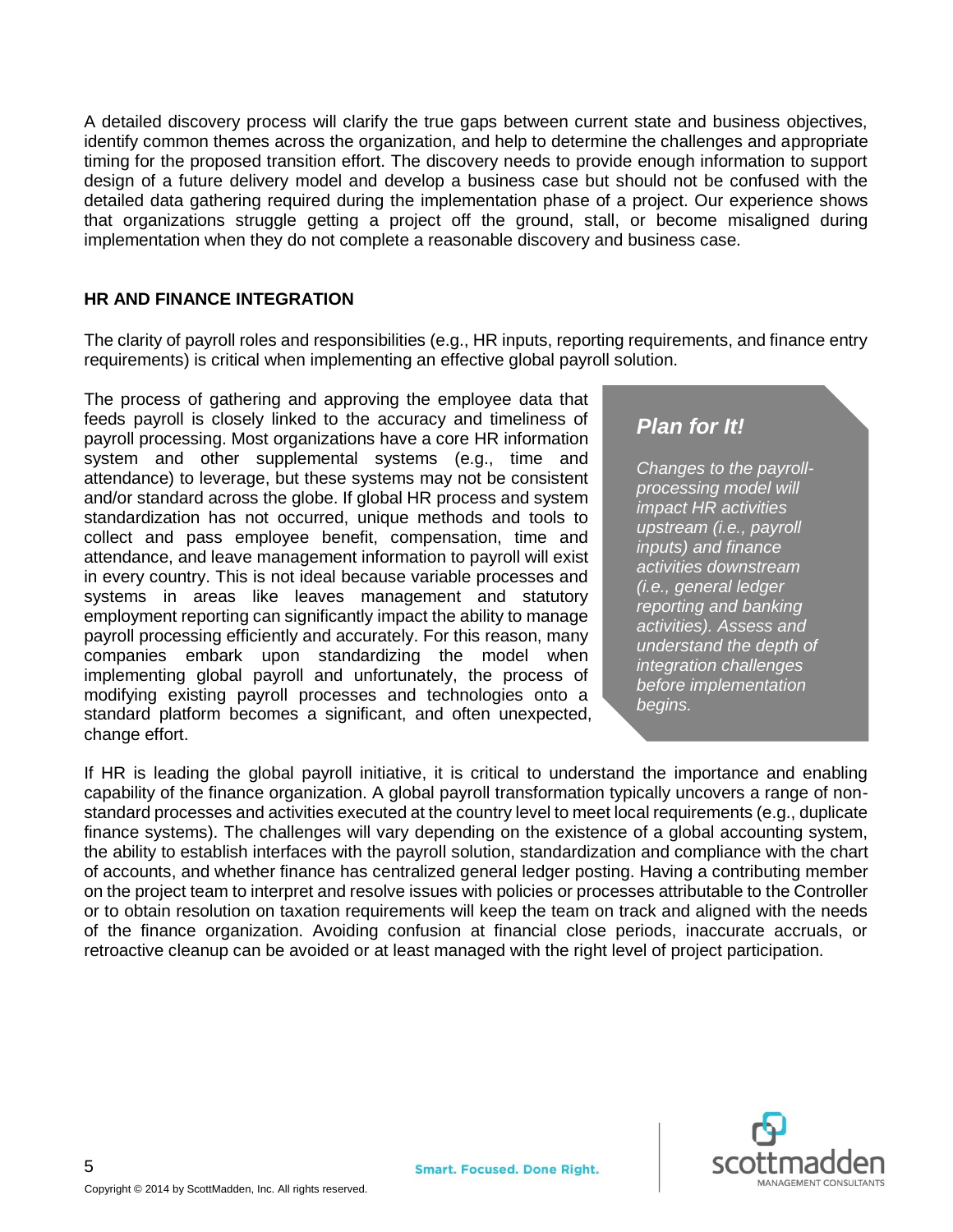#### **CORPORATE STANDARDS**

Dealing with employee and financial data across the globe significantly increases exposure and regulatory requirements. Therefore, corporate and local owners with responsibility for standards like Sarbanes-Oxley (SOX), IAS/IFRS, Information Security, Employee Relations, and Workers' Councils will be interested in the project. All of these standards have requirements and conventions that must be complied with. Not approaching these challenges appropriately could lead to the introduction of additional complexities or setbacks during implementation and cause schedule delays.

It is well advised to involve subject matter experts from these standards organizations during discovery and design, but also during implementation. Their opinions and suggestions may ultimately affect how the global payroll model is designed or at least how a global payroll implementation should be approached. Unfortunately, these standards can be rigid and nebulous at the same time; therefore, it is advisable to not just obtain the advice of the owners of these standards but also to assign responsibility to standard owners to achieve project objectives (e.g., obtaining SOX approval, achieving Safe Harbor, getting Workers' Council approval). To accurately assess your potential challenges with such standards, take a minute to assess the clarity of ownership within your organization, the availability of resources to assist with these standards, and successes and failures of past projects.

#### **CHANGE MANAGEMENT**

Change management for a global initiative that touches every employee, deals with sensitive data, and requires the input of most corporate service functions is very difficult. We believe the effort should begin with effective sponsorship. Executive sponsorship and change management are critical success factors in making decisions along the way and gaining buy-in from various business units around the world. An executive or guiding coalition of global representatives (e.g., HR, finance, and information technology) that is passionate about the project's business drivers and is well versed about the anticipated benefits can continue to create momentum that will be sustained throughout the project and ensure the global reach necessary for success.

At the same time, to ensure a smooth transformation, the messages, communications media, tools, and timing should be tailored and targeted

## *Targeted Effort*

*A key to success is the ability to focus on the tactical nature of this change while considering the unique cultural and local concerns of each country.*

to specific geographies or constituencies. For most of the organization, this change will be seen as more tactical than strategic.

A change management work stream separate from project management is recommended. The amount of change management work will depend on several factors, including the complexity of the organization, solution design, corporate culture, and project pace. It is not uncommon for several resources to be required to plan and develop the change management approach and toolkit at the outset of the project. These resources can be reduced over the project life cycle as implementations and cutovers progress. Some concerns the change management team can anticipate include language capabilities of the system and solution provider, concerns over loss of local control, lack of local expertise and responsiveness, changing roles and approval processes, and sensitivity to payroll and personal data.